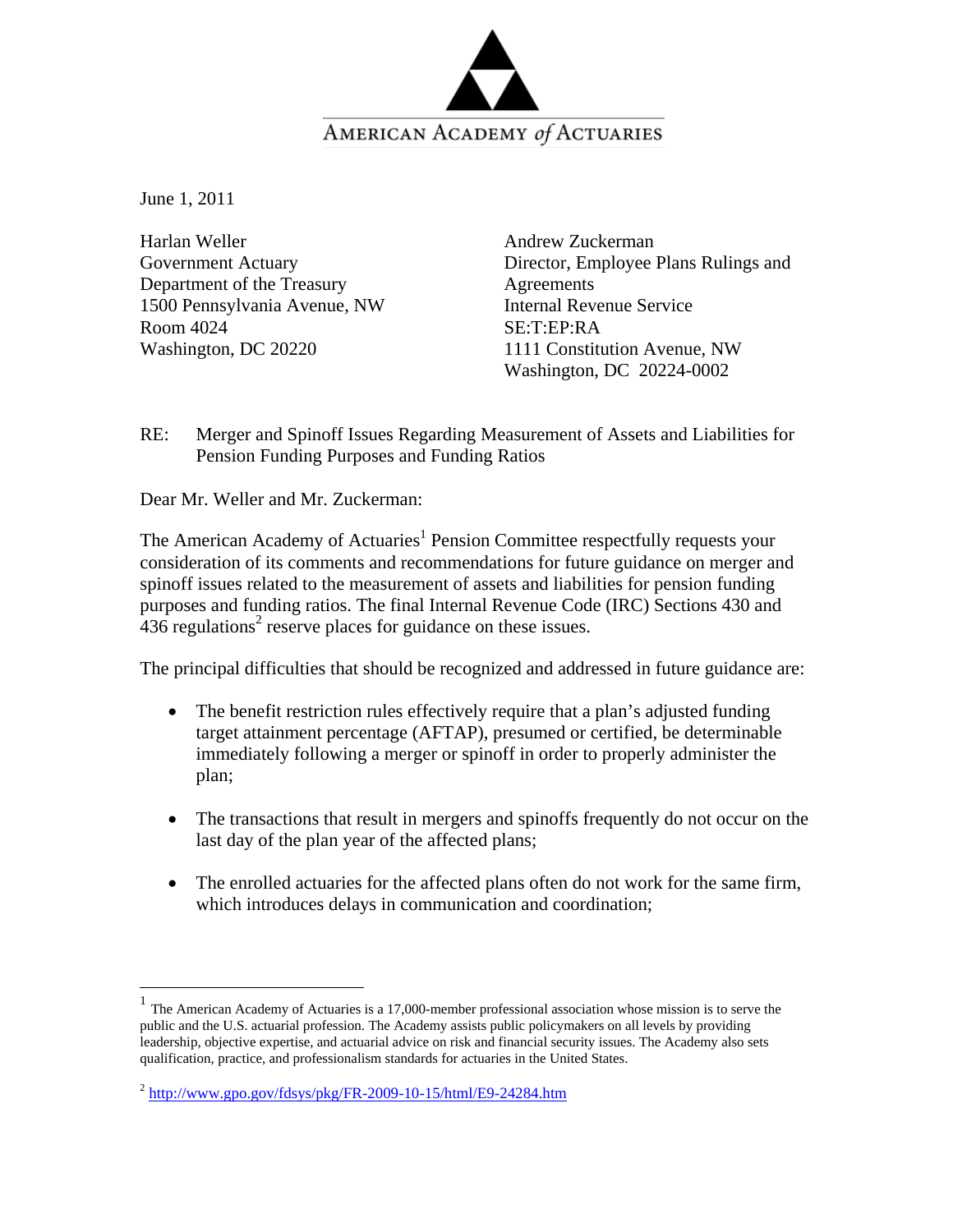• And, in the case of spin-offs, the required division of assets in accordance with Section 414(l) is difficult, time-consuming, and of necessity always completed after the effective date of the spinoff.

We are suggesting several specific alternatives to address the issues raised by mergers and spinoffs. These suggestions are based on our overarching principles that any rules governing mergers and spinoffs should:

- Provide specific guidance on how to handle most situations that might arise and principles that could be applied to other situations;
- Provide a workable approach given the timing and data constraints that often accompany these transactions—particularly spinoffs;
- Make use of available valuation results to the extent possible so that results may be computed and verified easily, especially for any interim period measurements; and
- Limit opportunities to manipulate results to achieve outcomes that are inconsistent with the Pension Protection Act (PPA) benefit restriction and funding rules.

While we have tried to consider the different possibilities that might arise, we realize it is likely our suggestions do not cover all possible situations. We believe it is important, nevertheless, that the Internal Revenue Service (IRS) issue guidance in the near future to help alleviate the uncertainty that currently accompanies these transactions. For this reason, we believe it would be helpful for any initial guidance to set forth rules that can be relied upon immediately and that are as specific as possible. These rules, however, should stipulate that a reasonable interpretation of this guidance and its underlying principles may be applied to situations that do not fit exactly into the fact patterns covered unless and until addressed by subsequent guidance.

For your convenience, we present separate sections on mergers and spinoffs, although many of our comments and recommendations overlap. Within each section, we discuss minimum funding, funding target attainment percentage (FTAP) (Section 430), and AFTAP (Section 436) issues.

# **Plan Mergers—Minimum Funding Requirements**

We believe that regulations governing the funding rules for plan mergers should follow the general principles as outlined in Sections 4.05 through 4.08 of IRS Revenue Procedure (Rev. Proc.) 2000-40 and the guidance for short plan years from applicable PPA funding regulations. For mergers that do not have a transition period of more than 12 months, the calculations and concepts are relatively straightforward. Mergers with different plan years require additional considerations in applying funding balances to the pre-merger and post-merger periods.

Mergers occurring on the first day of the plan year for the disappearing plan should be treated in the same manner as a merger occurring on the last day of the preceding plan year.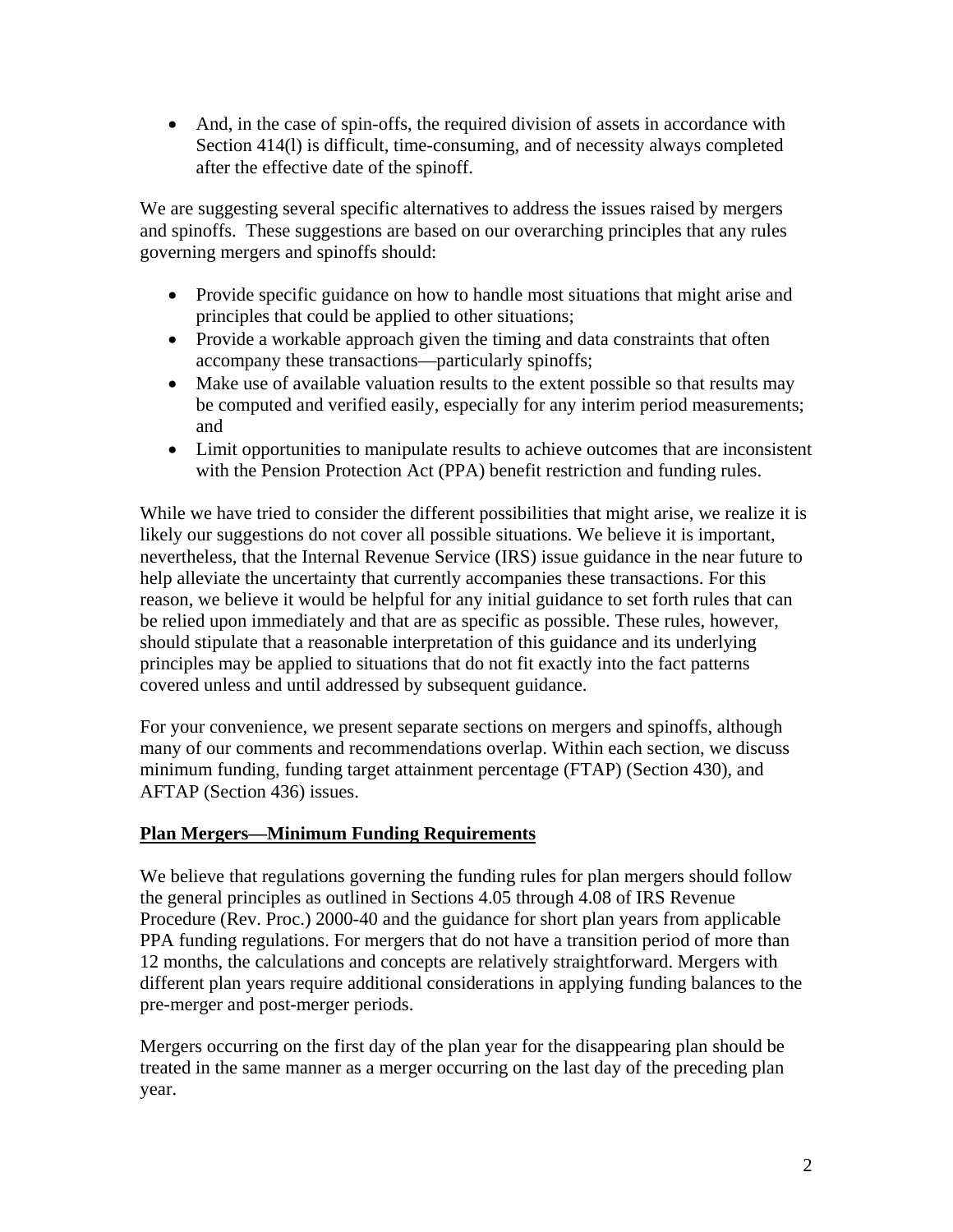Following the methodology of Rev. Proc. 2000-40, the PPA rules for plan mergers can be broken into four primary situations: (1) *de minimis* mergers, (2) mergers with the same plan year and a merger date of the first or last day of the plan year, (3) other mergers with a transition period of no more than 12 months, and (4) other mergers with a transition period of more than 12 months.

#### *De minimis* **mergers**

Funding calculations should follow the same rules as described in Section 4.05 of Rev. Proc. 2000-40. For the period from the beginning of the plan year of the small plan through the date of the merger, the small plan would follow the rules applicable to short plan years (including any applicable quarterly funding requirements for the short plan year) as described in proposed regulations 1.430(a)-1 and 1.430(j)-1 (or subsequent final regulations, if changed). Any contributions made for the smaller plan after the date of the merger, but not later than eight and a half months after the date of the merger, are credited to the smaller plan and reported on the Schedule SB for the smaller plan.

For purposes of the funding calculations, the larger plan would ignore the smaller plan until the valuation date coincident with or next following the date of the merger. The funding methods (including the PPA interest rate methodology and asset method) used for the larger plan would continue. Any shortfall amortization bases, funding balances, or unpaid minimum required contributions with respect to the small plan are disregarded for purposes of applying Sections 430 and 4971.

#### **Mergers with same plan year and merger date of first or last day of plan year**

If the date of the merger is the first day of the plan year, the minimum funding rules of Section 430 are determined for the merged plan for the entire plan year. There is only one Schedule SB filing for the merged plan. The funding methods, PPA interest rate method, and asset method used by the ongoing plan are continued after the merger. The ongoing plan is the plan so designated by the plan sponsor. The methods used by the noncontinuing plan are disregarded. This approach offers the same flexibility as was inherent in Rev. Proc. 2000-40. If there is a concern, however, that this rule could be manipulated by merging a large plan into a small plan, one option would be to require use of the larger plan methods whenever the larger plan comprises some percentage (e.g., 75 percent) of the combined funding target liabilities.

Any shortfall amortization bases that were being maintained by the two plans continue to be maintained for the merged plan unless they would be considered fully amortized based on the merged plan's funded status. Any funding balances are brought forward separately for each plan to the beginning of the plan year—using the individual plan effective interest rate (EIR) and asset returns, as applicable—and then combined. Prefunding balances (PFB) may be created for either of the plans related to the excess contributions for the prior year for that plan. Funding balances would retain their pre-merger character (carryover balance (COB) or PFB) and, once merged, the COB of the merged plan would be used or forfeited before any of the PFB could be used or forfeited. The character of funding balances used or forfeited before the merger date, however, would not be affected by the merger. For purposes of calculating the value of assets, historical asset values and cash flows for the plans would be aggregated for each measurement period.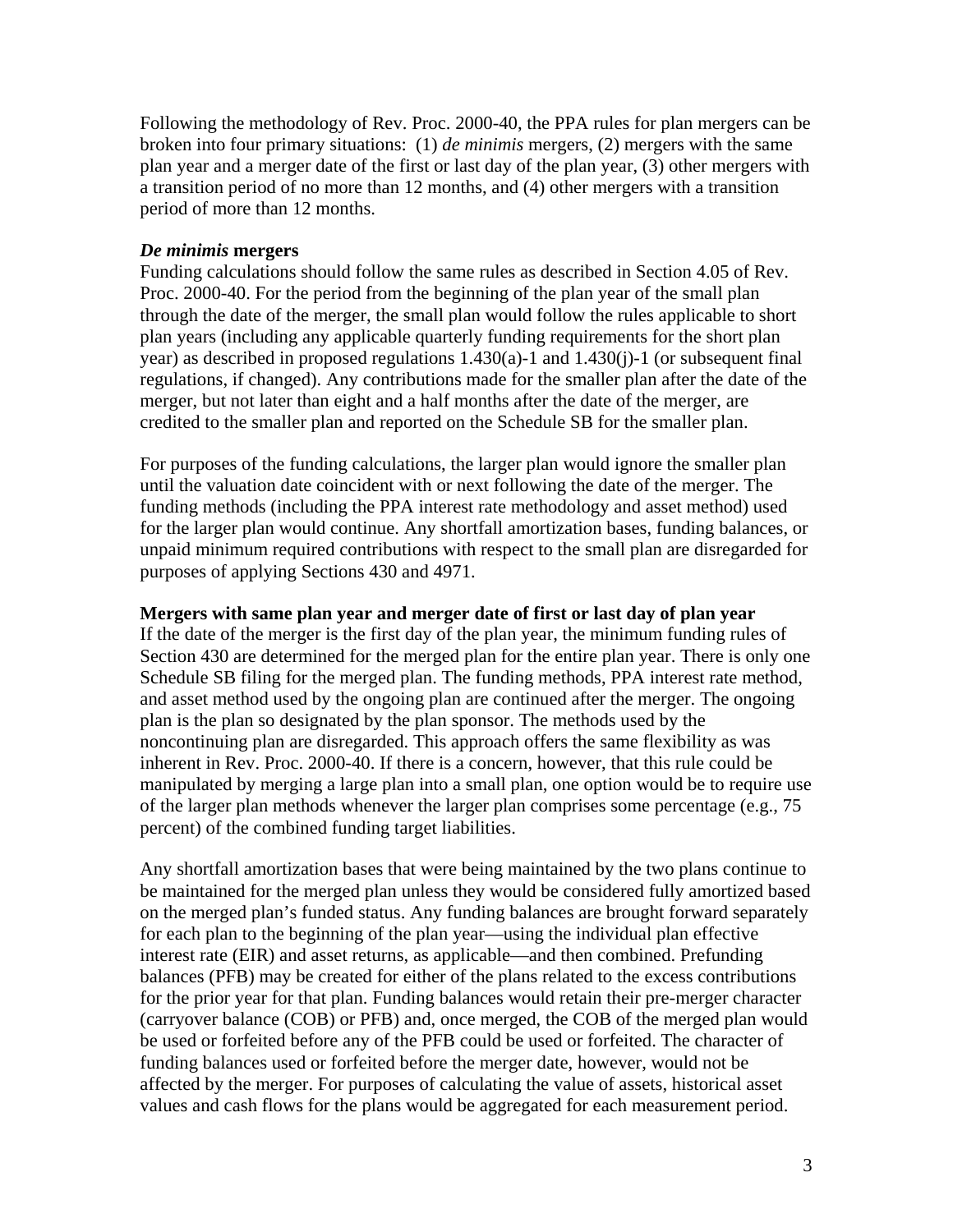If the date of the merger is the last day of the plan year, the funding requirements are determined for each plan without regard to the merger. Separate Schedules SB are filed for each plan. Any timely contribution made for the plan year but after the date of the merger may be credited on either of the Schedules SB. For the plan year following the date of the merger, the minimum funding rules are determined, as previously recommended, as if the merger were on the first day of the following year.

"Lookback" calculations are used for certain purposes, such as determining quarterly contribution requirements, ability to apply funding balances, and at-risk status. For these purposes the separate prior year components simply would be added together to determine the applicable combined funded ratio or amount, ignoring any differences in assumptions or methods. Prior year assets would be added together after application of the 90 percent to 110 percent corridor around smoothed asset values (if applicable).

In addition, the approach for determining safe harbor quarterlies in  $Q&AA$  No. 5, Part (e) in the 2004 Gray Book could be established as an alternative for this situation in which the prior-year amount for the plan that is not continuing is redetermined based on the assumptions and methods used for the continuing plan in the prior year. This should be allowed as an option, however, and not be a requirement, due to the potential additional work involved and delays in receiving accurate data.

#### **Mergers with transition period of no more than 12 months**

For a non-*de minimis* merger with a transition period of no more than 12 months, for which the merger date is not the first or last day of the plan year or the plan years are not the same, the minimum required contribution (MRC) for the disappearing plan will have to be adjusted and may have to be split between the pre- and post-merger periods. In cases in which the ongoing and disappearing plans have different plan years, the disappearing plan effectively will have a short plan year, which ends on the last day of the ongoing plan's plan year. Pre-PPA automatic approvals ensured that the sum of the MRCs for the plans involved would be equal to the sum of the contributions for the two plans in the absence of the merger and for which the MRC for the disappearing plan would be adjusted for the short plan year.

We believe that there are two ways to allocate the short plan year MRC for the disappearing plan between the pre- and post-merger periods:

1) Allocate the MRC components for the disappearing plan on a pro rata basis between the pre- and post-merger periods;

2) Treat the pre-merger period as a short plan year as well, in which case the post-merger MRC components would be the difference between two short plan year calculations.

We believe that the first of these approaches would be easier to administer and, therefore, would be preferable.

The short plan year valuation for the disappearing plan for the period ending on the last day of the ongoing plan's plan year would follow the rules for adjusting the minimum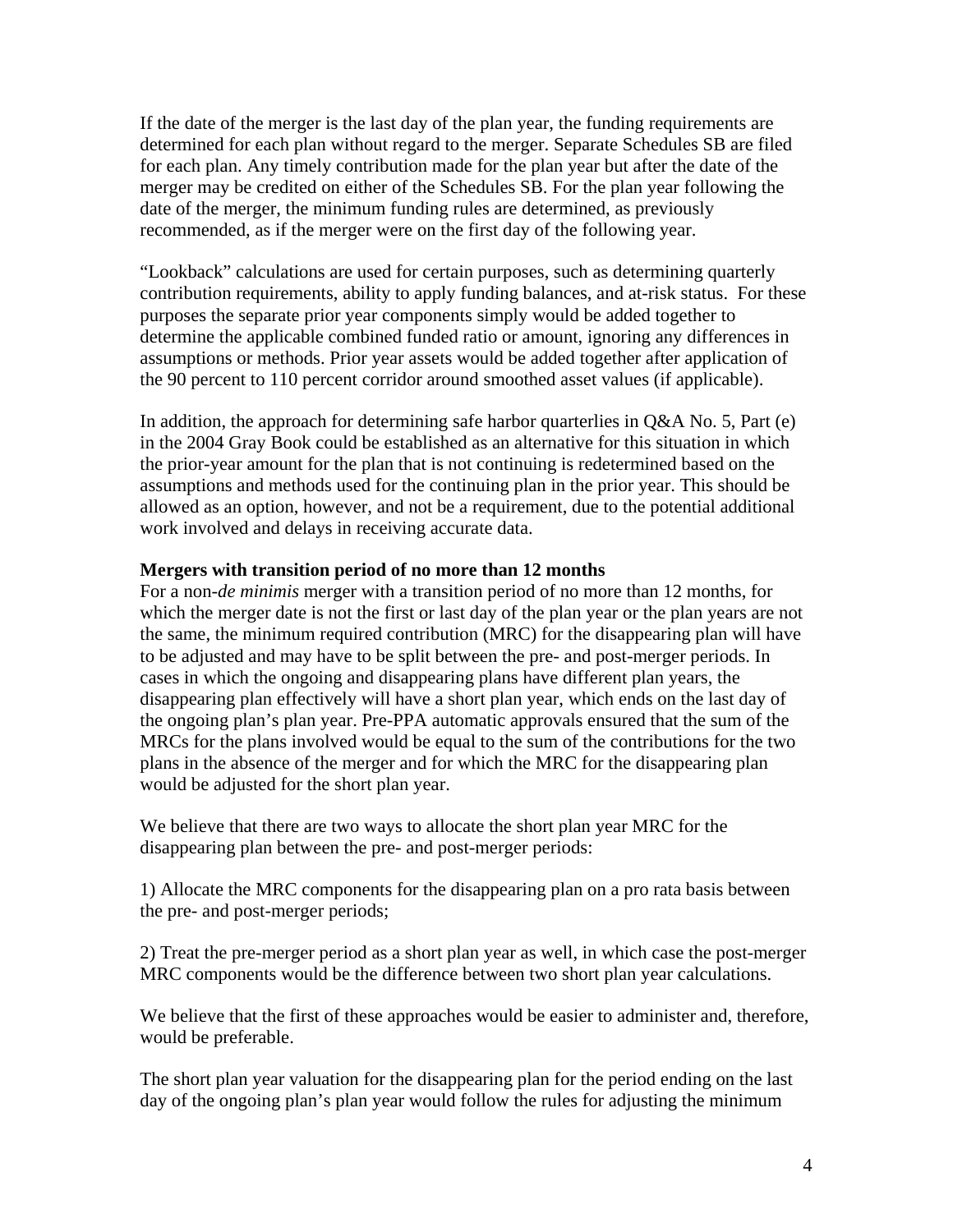funding requirements (including applicable quarterly funding requirements for the short plan year) as described in proposed regulations 1.430(a)-1 and 1.430(j)-1 (or subsequent final regulations if changed). The target normal cost (TNC) and shortfall amortization amounts then would be allocated on a pro rata basis to the pre- and post-merger periods.

#### *Quarterly contributions in the year of the merger*

The quarterly contribution schedule, in the aggregate, would be adjusted as for a short plan year. The due dates for all quarterly contributions occurring before the end of the ongoing plan's plan year would remain unchanged. The final quarterly contribution would be due on the same date as the final quarterly contribution for the ongoing plan. The amount of each quarterly contribution would be reduced, if appropriate, as would be the case for a short plan year. Quarterly contributions made before the merger date would, of course, be allocated to the disappearing plan. Quarterly contributions made after that date, but before the final contribution due date for the disappearing plan, could be allocated to either plan. Since the payments would end up in the same trust, there would not appear to be any benefit to being overly prescriptive about how these amounts are allocated. We suggest that the default approach would be to allocate payments to the disappearing plan until the MRC for that plan has been satisfied and then allocate the remainder to the combined plan. The sponsor should have the discretion, however, to modify this allocation, if desired.

#### *Applying, creating, or waiving funding balances in the year of the merger*

Funding balances for the disappearing plan would be available to apply to the merged plan on or after the merger date, to the extent they are not used by the disappearing plan for the pre-merger period or prior plan year, as applicable. Any prefunding balance created for the disappearing plan related to the pre-merger period would carry forward to the merged plan, and would be available for the merged plan to apply and/or waive following the date it is created in accordance with the general funding balance chronology rules. If two calendar year plans merge on July 1, 2011, for instance, any unused Jan. 1, 2011, funding balance for the disappearing plan would be added to the Jan. 1, 2011, funding balance for the continuing plan. Any PFB created for the 2011 premerger plan year of the disappearing plan would be determined as of Jan. 1, 2011, and would be added in to the funding balances of the ongoing plan (i.e., rather than being added at the beginning of the following plan year with some combination of EIR and asset returns applied), to be available for use/forfeiture in the post-merger period. This approach would provide a mechanism for applying excess contributions for the short plan year to the post-merger period and is consistent with what would have been permitted in the absence of a merger.

For plans with different plan years, the amount available in the ongoing plan would be adjusted based on the EIR for the ongoing plan to the first day of the plan year for that plan. Ordering rules for the use and reduction of funding balances may be needed because the balances from the different predecessor plans may be treated slightly differently and because separate AFTAPs and FTAPs for each of the predecessor plans may have to be determined. COBs would continue to be used before PFBs. If a plan with a COB is merged into a plan with only a PFB, the first post-merger election to apply balances would draw first on the COB that came with the plan being merged in. When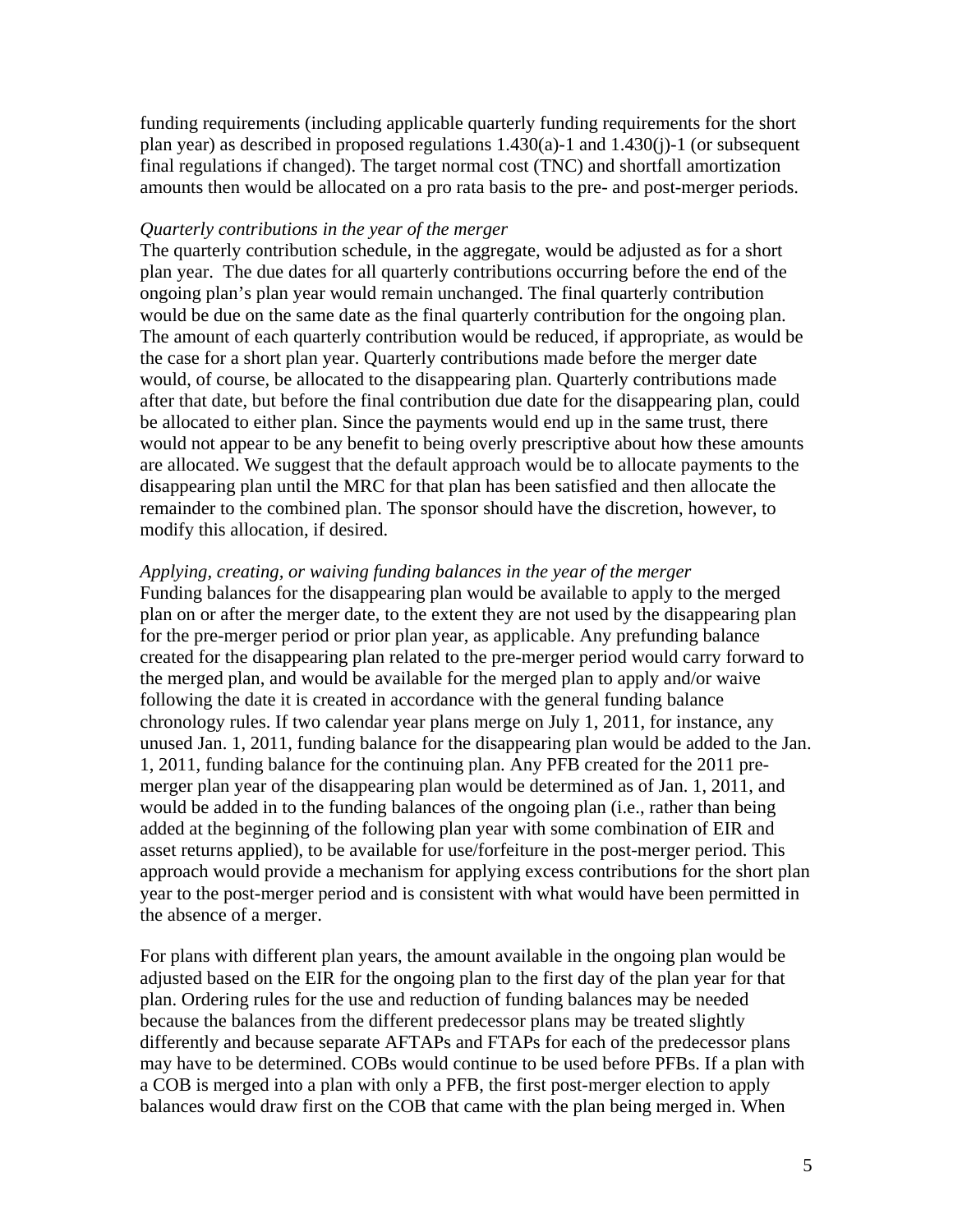there is a choice between which plan's COB or PFB is being used, there is no clear logic for designating one plan or another to be used first. One option would be to allow the sponsor to designate an order. Another option would be to specify an order—e.g., first use the balance of the ongoing plan, then use the balance of the plan(s) being merged in order of merger. For multiple plans merged in on the same day, an arbitrary designation might be required—e.g., apply balances in descending order of magnitude of assets being merged in. Having an automatic designation will allow the rules to be reapplied automatically if a subsequent reduction in funding balance eliminates a portion of funding balance that otherwise would have been applied.

For cases in which the sponsor is electing to reduce a funding balance, the sponsor should be allowed to designate from which predecessor plan the balance is coming. This will allow the sponsor to adjust the pre-merger AFTAP or FTAP, as necessary. Consider a plan, for example, with both a COB and PFB merging into a plan with only a PFB. After the date of the merger, the sponsor decides to reduce the PFB of the ongoing plan to improve the pre-merger FTAP of that plan. The sponsor should be permitted to designate that the reduction is coming from the PFB of that particular plan without first having to fully reduce the COB that came from the plan being merged, as the same election would have been permitted had the sponsor made it before the merger date.

In bringing any unused amounts from the disappearing plan forward during the year, interest would be based on the continuing plan's EIR up to the first day of the disappearing plan's plan year and then would be based on the combined rate of return on assets from that point forward.

For the disappearing plan, this approach effectively splits a single plan year into two pieces. Although there is a single valuation date, contribution requirements and funding balance creation and application rules apply separately with respect to each piece. If excess contributions are made for the pre-merger short plan year, the sponsor may elect to create a prefunding balance that can then be applied against the minimum funding requirement for the merged plan. As this prefunding balance is created within the same "valuation year" and not a previous year, certain special considerations would apply to the portion of the PFB that results from excess contributions for the short plan year. This portion:

- Is disregarded in determining the combined FTAP / AFTAP for the merged plan; and
- Can be applied to the post-merger period without regard to the prior year FTAP, since these would represent contributions within the same valuation year.

The ordering rules for using or reducing funding balances would apply as if the premerger period and post-merger period were part of the same plan year, but with several adjustments:

• Funding balances applied against the MRC for the pre-merger period cannot be retroactively undone by a deemed or elective waiver of balances during the post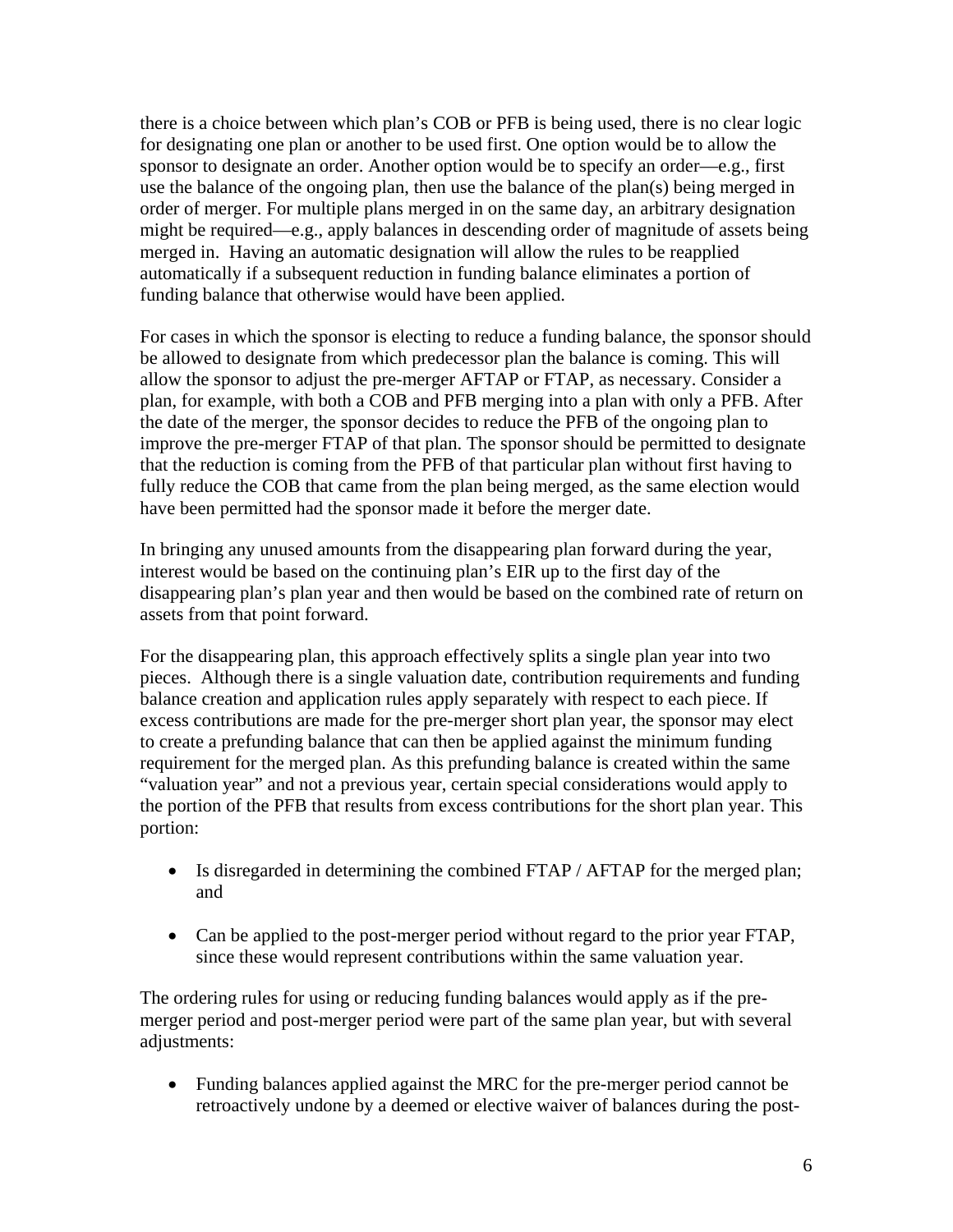merger period. It still can be undone by a deemed or elective waiver of balances during the pre-merger period.

- The deadline for elections to reduce balances for the actual short plan year (i.e., the pre-merger period) is the earlier of the end of the post-merger plan year or the final contribution due date for the short plan year.
- The funding balances acquired by the continuing plan from the disappearing plan retain their classification of PFB or COB so that the continuing plan may have remaining COB in the post-merger plan even though it applied a PFB against the MRC pre-merger.
- The use of a PFB against the MRC by the disappearing plan would not trigger the requirement to remove the PFB from assets in determining whether the ongoing plan was exempt from establishing a shortfall amortization base.

### *Following year valuation for ongoing plan*

If the merger date is the first day of the current plan year for the ongoing plan, there is no interim period. As a result, the funding balances for the individual plans are brought forward using the EIR and actual asset returns for each plan separately and then are combined as of the beginning of the plan year of the ongoing plan. Prefunding balances may be created for either of the plans related to the excess contributions for the prior year applicable to that plan. Any shortfall amortization bases that were being maintained by the two plans continue to be maintained for the merged plan (including any applicable adjustments for those balances related to the short plan year of the disappearing plan) unless they would be considered fully amortized based on the merged plan's funded status.

If the merger date is the last day of the plan year for the ongoing plan, then there is also no interim period. Funding balances, amortization bases, etc., are treated the same way as in the preceding paragraph, as though the merger occurred on the first day of the following plan year.

For any other merger date, there is an interim period. For the next valuation date of the ongoing plan, the treatment of shortfall amortization bases, funding methods, etc., is as above. Ignoring the effect of changes in quarterly contribution schedules or other differences, if the same amount of funding balances were applied, there should be no significant difference in the ending funding balance if the plan merger instead had occurred on the last day of the plan year of the ongoing plan, except for any differences in actual asset returns due to the merger.

The funding methods, PPA interest rate method, and asset method used by the ongoing plan are continued after the merger. The methods used by the disappearing plan are disregarded. In a case in which the plan designated as the ongoing plan is much smaller than the plan being merged in (e.g., less than 25 percent of the funding target of the postmerger plan), it might be appropriate to consider an anti-abuse rule that would specify continued use of the methods used by the larger plan.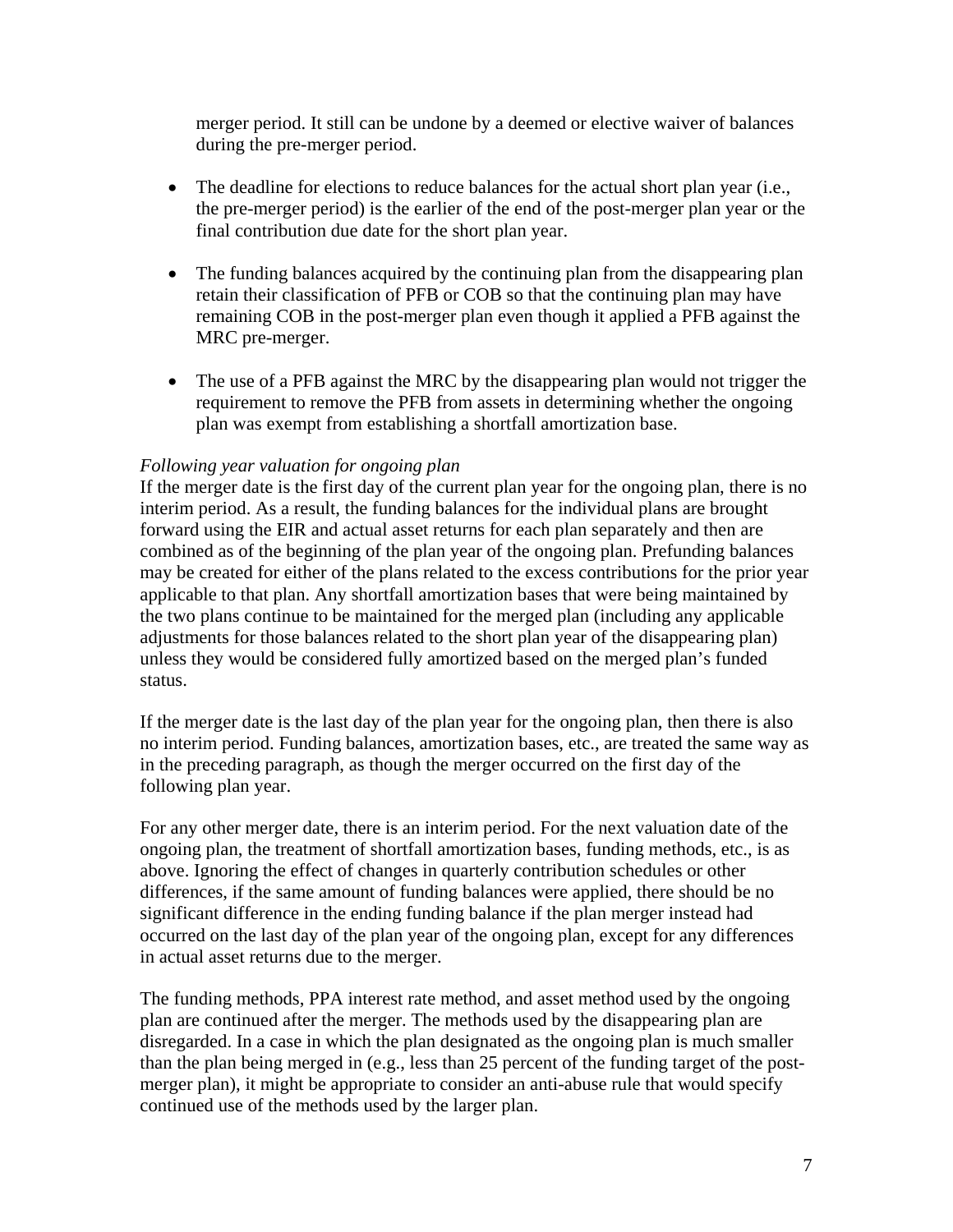### *Quarterly contributions in the year following the merger (or year of the merger if the merger is on the first day of the plan year for the ongoing plan)*

If the merged plan has a shortfall for the year of the merger (or year preceding the merger if the merger is on the first day of the plan year for the ongoing plan), determined as the sum of the funding targets, less the sum of adjusted assets (assets reduced by funding balances) for such year, then the merged plan is subject to quarterly contributions in the following year. The determination of the applicable quarterly amount is 90 percent of the current year MRC, or 100 percent of the prior year MRC. This is ratably adjusted, if necessary, to reflect a 12-month plan year for the plan that disappeared as a result of the merger, if a full 12 months was not included for that plan between the disappearing plan and the amount added to the continuing plan's MRC—i.e., if the plan years were not the same. We believe it is important to provide a lookback rule in this situation even though one of the pre-merger plans may have had a short plan year.

### *Other lookback determinations*

For purposes of determining the ability to apply funding balances, at-risk status, or any similar applicable "lookback" liability, asset or funded percentage, the separate prior year components simply would be added together to determine the applicable combined funded ratio or amount, ignoring any differences in assumptions or methods. Prior year assets would be added together after application of the 90 percent to 110 percent corridor around smoothed asset values, if applicable.

### **Mergers with transition periods of more than 12 months**

In the case of a non-*de minimis* merger for which the transition period is longer than 12 months (i.e., plans are merged with different plan years and the next plan year end for the ongoing plan is after the next plan year end for the disappearing plan), additional adjustments need to be made for the interim period, but otherwise the funding rules should be similar to those for mergers with a transition period of not more than 12 months. An additional adjustment may be made for the portion of the interim period that extends beyond what would have been the last day of the plan year of the disappearing plan had no merger occurred.

There are a number of possible approaches that balance simplicity with a concern for relying on results that are too outdated. The simplest approach would be to extend results for the disappearing plan for more than a year, without any adjustment for changes in assumptions or gains or losses in the interim. This approach may be appropriate in at least some circumstances, including:

- The transition period does not extend far beyond 12 months (e.g., 15 months);
- The disappearing plan is sufficiently small relative to the ongoing plan (e.g., funding target less than 50 percent of the funding target of the ongoing plan prior to the merger);
- The existence of some combination of these or other factors.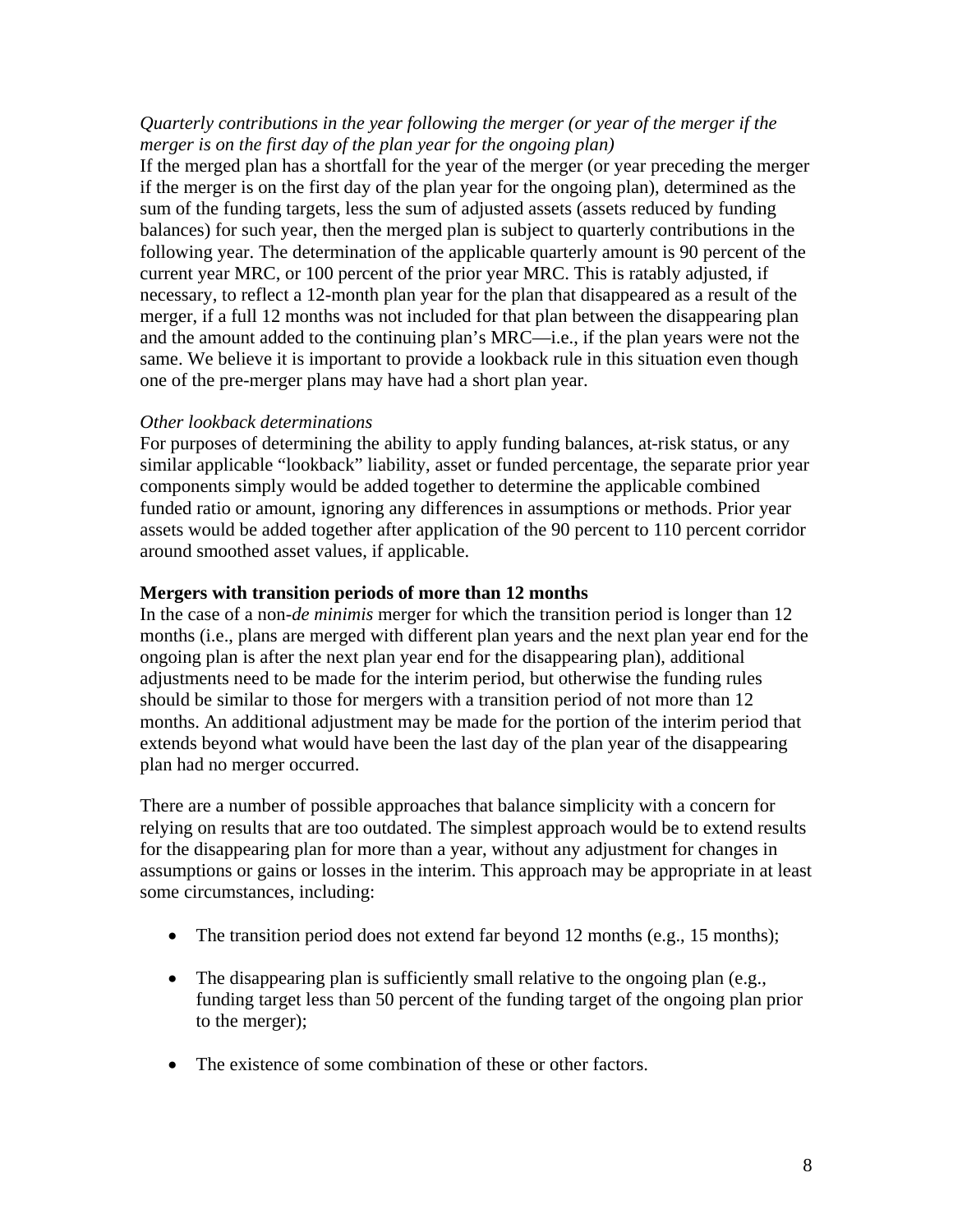Another option would be to follow the approach used in Rev. Proc. 2000-40, in which the only additional adjustment would be to establish a shortfall amortization base for asset gains or losses. Rev. Proc. 2000-40 determined this base using market value of assets. We believe it would be more appropriate, however, to calculate this base as the difference between the expected value of plan assets and the actual value of plan assets, calculated as if the merger date was a measurement date. If the disappearing plan had been exempt from establishing a shortfall amortization base, then the exemption would continue. As an alternative, the exemption could be continued under more limited circumstances. The test for the amortization base exemption for the portion of the transition period that extends beyond 12 months, for example, could be applied on the last pre-merger valuation date by subtracting the asset loss from the value of plan assets on that date.

We note, however, that when Rev. Proc. 2000-40 was promulgated, valuation interest rates typically did not change year-to-year, so capturing assets gains and losses when the valuation grew too stale seemed appropriate. Now that interest rates also change from valuation date-to-valuation date, and the effect of these changes may offset some or all of the asset gains or losses, it no longer may be appropriate to make an adjustment for asset gains and losses in isolation.

Another option would be to redetermine values for the disappearing plan as of the merger date on a simplified basis:

- Assets can be calculated precisely and would include any contributions to the disappearing plan for the plan year prior to the merger (including those made after the merger date), as well as contributions made to the disappearing plan for the plan year of the merger made on or before the merger date.
- Carryover and prefunding balances would reflect all funding balance elections made by the merger date, and would be adjusted further by any subsequent election to apply balances to the prior plan year or an election to reduce or create balances as of the beginning of the year in which the merger occurs—but not by subsequent elections to apply balances to the current year.
- Liabilities could be determined based on the interest rates and mortality assumptions that would have applied had the merger date been a valuation date but calculated on the last actual valuation date for the disappearing plan and then rolled forward based on the EIR and adjusted to reflect actual benefit payments. Amendments or unpredictable contingent event benefits that were not reflected in the initial valuation would have to be included in this revaluation.
- If the merger occurs during the first nine months of a plan year for the disappearing plan and the valuation has not yet been completed, a presumed funding target based on the presumed AFTAP may be used in place of the rolled forward funding target. The presumed funding target could be used until the end of the ninth month after the valuation date of the disappearing plan. If the presumed funding target is scheduled to decline by 10 percent (generally on the first day of the fourth month after the valuation for the disappearing plan), the presumed funding target would be redetermined based on the reduced AFTAP. Whether the 10 percent reduction applies would be based on the combined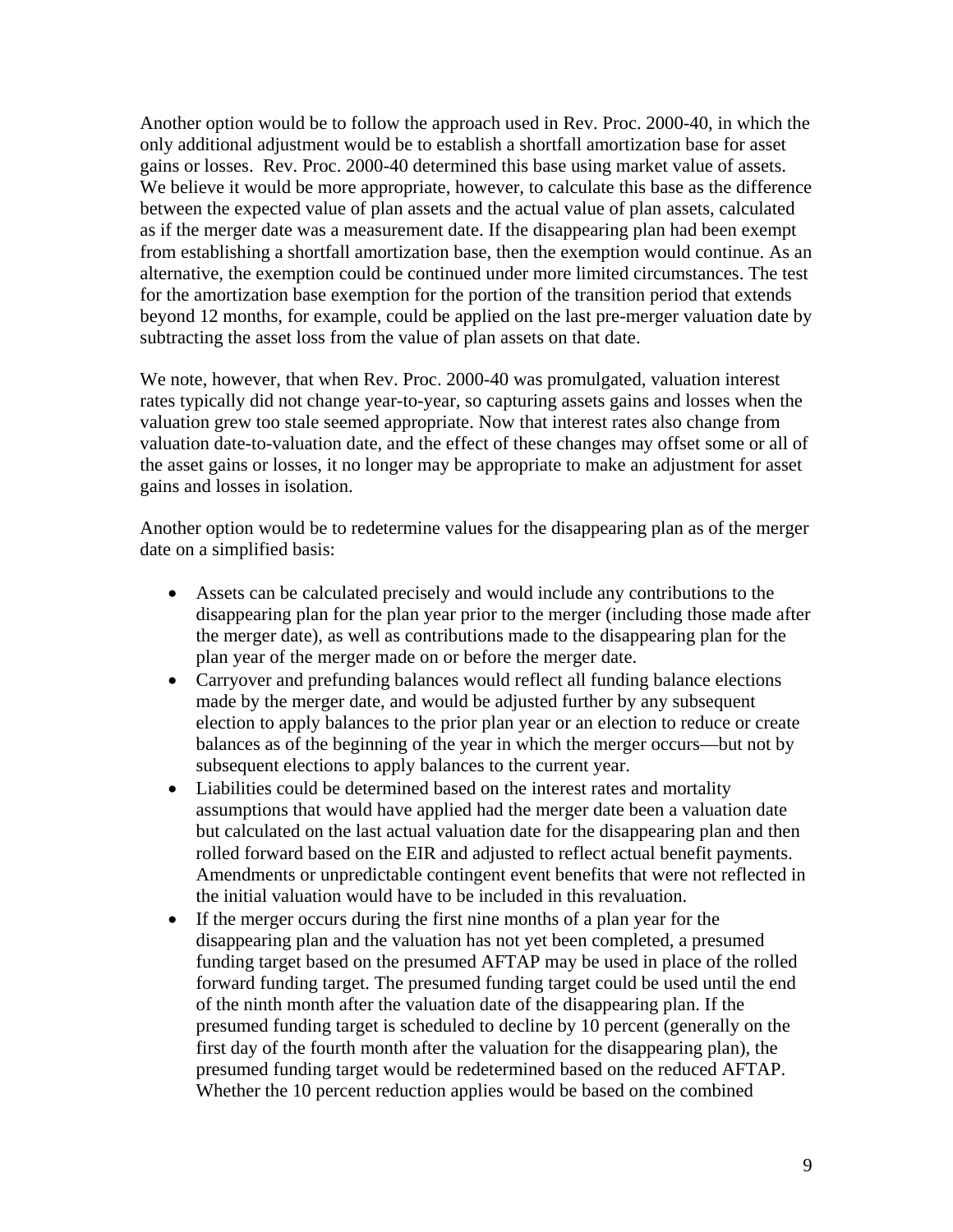AFTAP/presumed AFTAP of the merged plan. Note that the use of a presumed funding target can produce results that are far out of line with the actual results and so may not be appropriate.

As another option, a new valuation of the disappearing plan as of the ongoing plan's valuation date or the day before the merger date could be permitted, but should not be required.

### *Quarterly contributions due for the year of merger*

Consistent with the recommendation for mergers with shorter transition periods, postmerger required contributions generally should not be affected by the merger. Quarterly contributions, if any, therefore would continue to apply to the extent that they would have applied for any pre-merger plan(s).The only difference in this case is that there is a transition period that goes beyond the period for which quarterly contributions otherwise would be defined for the disappearing plan. One option would be to make an adjustment similar to the short plan year adjustment—but in reverse. The quarterly contribution requirement would continue to apply, but an additional quarterly contribution due date would be added for each quarter (or part thereof) beyond 12 months. Consider a plan, for example, with a Nov. 1 plan year merging into a calendar year plan on July 1. The resulting transition period is 14 months. This means there would be five quarterly contributions. The amount of each contribution would be determined as 14/12 \* 4/5 of the quarterly contribution that otherwise would have been required in the absence of a merger. The due dates would be Feb. 15, May 15, Aug. 15, Nov. 15 and Jan. 15. If the disappearing plan was exempt from quarterly contributions, then no such contributions would be due on account of that plan after the merger.

### *Quarterly contributions for the year following merger*

Application to quarterly contributions in the following year is more straightforward. If the combined plan has a shortfall—determined as the sum of the funding targets less the sum of adjusted assets (assets reduced by funding balances) for the year in which the merger occurs for the affected plans—then the combined plan would be subject to quarterly contributions for the following plan year. The combined plan otherwise would be exempt.

# **Plan Mergers—Funding and Benefit Restriction Ratios**

We recommend that relevant ratios be determined by adding together the components from the predecessor plans, without adjustment to harmonize assumptions, methods, or valuation dates. In determining the AFTAP and FTAP, the following components for each plan would be determined specifically as of the valuation date coinciding with or preceding the merger for each of the plans. The values would be added together to determine the resulting ratios for the combined plans:

- Value of plan assets (after application of the 90 percent to 110 percent corridor if applicable)
- Funding target
- Carryover balance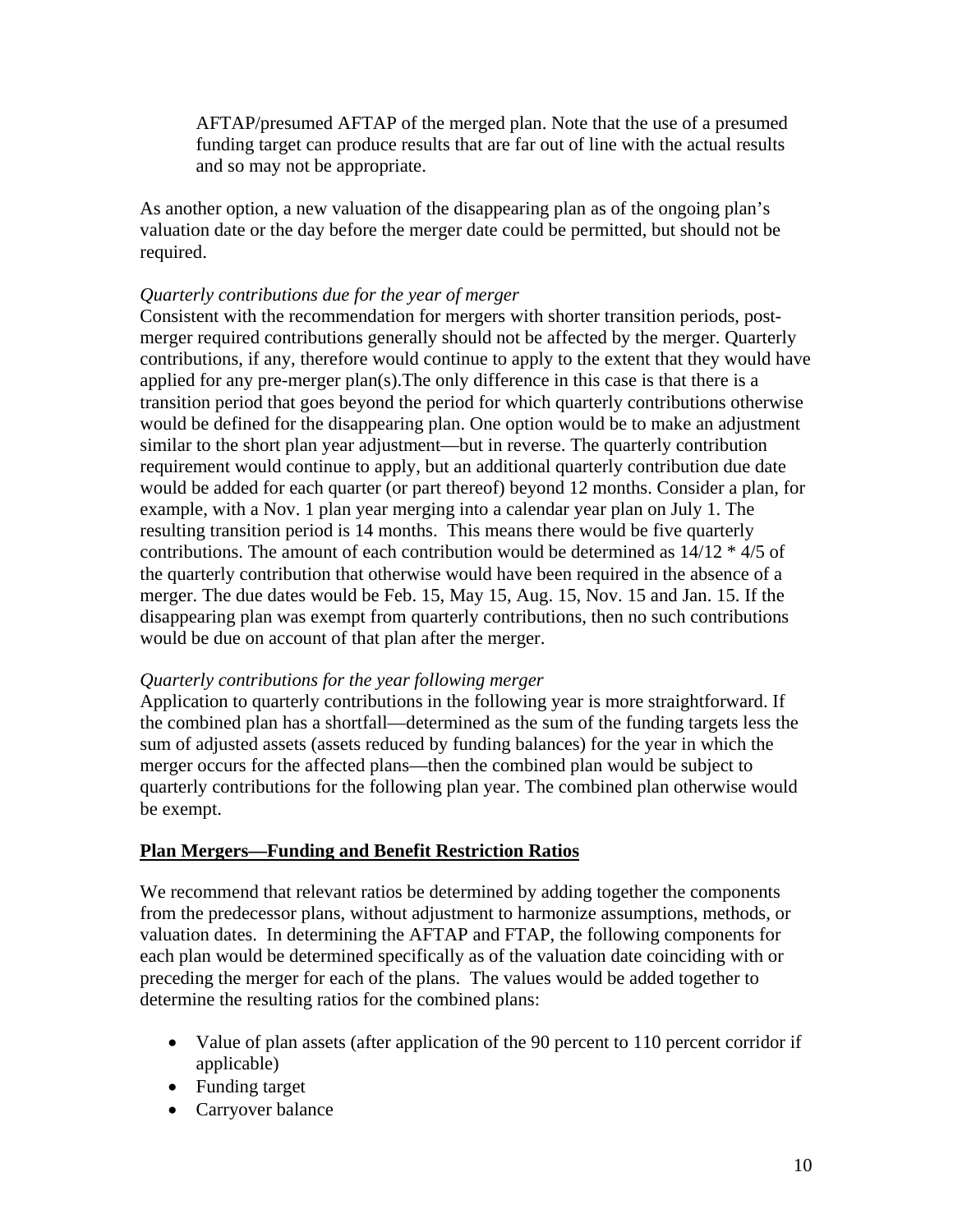- Prefunding balance
- Annuity purchases for non-highly compensated employees.

For purposes of determining the presumed AFTAP for the post-merger period, AFTAP components for the year preceding the merger generally would be used. From a practical point of view, it may be difficult to make the necessary adjustment to plan administration beginning on the date of the merger. We therefore recommend a three-month grace period during which administration of benefits could continue to follow the administration rules for each piece of the plan that would have applied in the absence of a merger.

Mergers occurring on the first day of the plan year for the disappearing plan should be treated in the same manner as a merger occurring on the last day of the preceding plan year for that plan. The next valuation would be the valuation date for the ongoing plan. The proposed approaches discussed below assume that all plans involved in the merger use a beginning-of-year valuation date. In the case of the merger of multiple plans, the rules described below would be applied as a series of mergers of two plans, where applicable.

As discussed above in the minimum funding requirements section, for cases in which a merger has a transition period of more than 12 months, some components of the funding ratio may be too old to rely on. The approach used to determine funding ratios in this situation should be consistent with the approach used to determine valuation results. But an alternative approach may be needed, at least for some period of time, to allow for continued plan administration prior to the calculation of adjusted valuation results.

For certain calculations involving a prior year lookback (e.g., requirements to make quarterly contributions, at-risk, and 4010 for year of merger), we suggest that no adjustment be made for the disappearing plan for which there is a transition period of more than 12 months. If the time lag is a concern, another option could be that if calculations are brought forward to a later date for the plan that otherwise would have a transition period of more than 12 months (effectively treating results as of that later date as current year results for purposes of the merged plan), then results as of the actual valuation date prior to the merger would be treated as if they were prior year results for purposes of this calculation.

### *FTAP determination*

Similar principles would apply to other measures. The prior year FTAP would be redetermined upon the merger based on the combined prior year funding target, assets and carryover, and prefunding balances of the plans. The current year FTAP would be based on the combined current year results of the two plans. As discussed above, special rules could be applied for cases in which there is a transition period of more than 12 months.

### *AFTAP determination*

Similar principles would apply to the AFTAP calculations for the year of the merger. It is possible that one of the plans involved in a merger might have a certified current year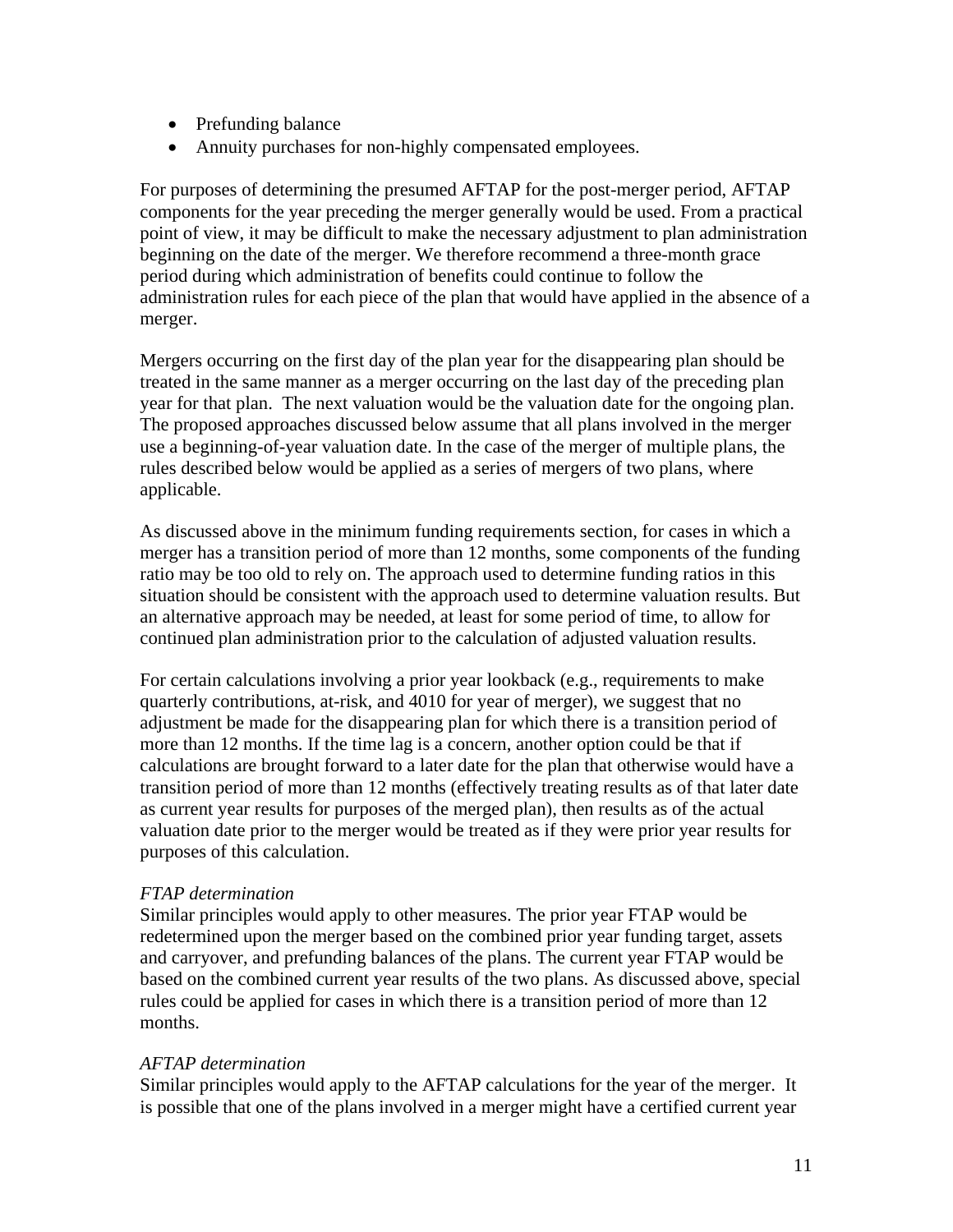AFTAP, while the other plan relies on the presumption rules. Until the current year AFTAP is certified for the other plan, the combined AFTAP may be calculated using the presumed funding target based on the presumed AFTAP for the plan lacking a current year certification. As suggested above for mergers with a transition period of less than 12 months, we recommend a three-month grace period during which administration of benefits could continue to follow the administration rules for each piece of the plan that would have applied in the absence of a merger.

If one of the plans involved in the merger is operating based on a range certification, the following options are available:

- Provide a new range certification reflecting the combined AFTAP of the merged plan.
- Calculate the combined AFTAP, assuming that the AFTAP of the plan using the range certification is at the low end of the certified range. Note that this approach often will result in unreasonably understated AFTAPs and, as a result, could impose restrictions in cases for which they are not warranted. This, therefore, is not a preferred approach. But having any rule that can be applied definitively is preferable to a vacuum that prevents new benefit commencements from occurring at all.
- Rescind the range certification and revert to the presumption rules.

# **Special rules for retroactive change in status**

Based on the above rules, a plan's status might change as a result of a merger. A plan with a prior year FTAP of more than 80 percent, for example, might see that FTAP drop below 80 percent, triggering at-risk status and restrictions on use of funding balances. A plan, similarly, could become subject to benefit restrictions (or a higher level of restrictions). In these situations, the following special rules would apply:

- The plan sponsor, if the prior year Schedule SB has not yet been filed, would be permitted to elect to waive a sufficient amount of prior year carryover or prefunding balances of either plan within 30 days of the merger to avoid a retroactive change in status—even though the normal deadline for waivers has passed. To maintain consistency with existing IRS regulations, this waiver could be structured as a waiver of current year balances, discounted back to the prior year valuation date based on the prior year return on assets. This rule would be similar to the special rule that applied to 2007 FTAP determinations.
- Elections to use carryover or prefunding balance prior to the merger would not be affected by a retroactive drop in prior year FTAP to below 80 percent.
- A reduction in FTAP as a result of a merger occurring after the valuation date that triggers at-risk status would not cause a redetermination of current year valuation results using at-risk rules. The other consequences of at-risk status would apply following the merger.

# **Plan Spinoffs**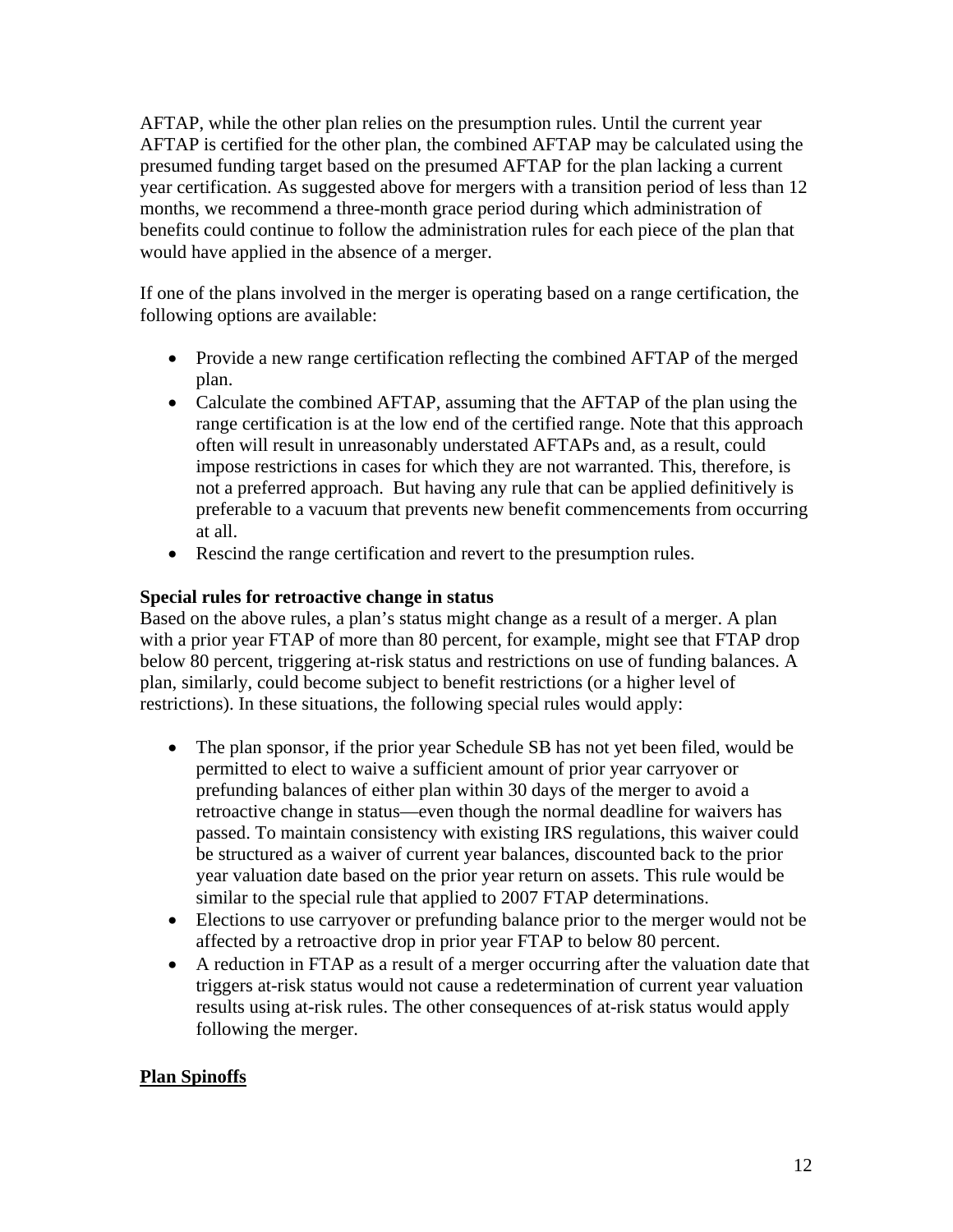The fundamental problem for plan spinoffs is that the IRC Section 414(l) asset allocation rules may result in a substantial change in the funded level of the successor plans as of the date of the spinoff. It is generally impossible to measure precisely the effect of a spinoff on the AFTAP until well after the transaction date. If the effect of the spinoff must be reflected immediately as of the date of the transaction, this approach may leave the plan with no AFTAP, presumed or otherwise, for a period of time.

For a mid-year spinoff, the choice of approach may depend on whether or not the plan has a new valuation on the spinoff date or whether it continues to rely on the pre-spinoff valuation. We assume that, due to concerns over data and timing, most transactions involving larger plans will rely on the pre-spinoff valuation. According to Q&A No. 7 from the 2009 Gray Book, this approach is still valid after PPA. For minimum funding calculations, the final regulations should continue to allow this approach as well as the ability to conduct a new valuation for the affected plan.

To allow for ongoing plan administration, we recommend that some combination of the following options be considered for plan spinoffs:

- For some specified period of time following the date of a spinoff, each successor plan should be permitted to rely on funding ratios that would have applied to the ongoing plan had no spinoff occurred. The AFTAP post-spinoff for each plan, for example, would be equal to the pre-spinoff AFTAP (subject to the same rules with respect to adjustments to presumed AFTAP and timing of AFTAP certification). Anti-abuse language could be added for situations in which the ERISA 4044 priority of the two groups is significantly different and in which the post-spinoff AFTAP is likely to be both substantially below the pre-spinoff AFTAP and also below a key Section 436 threshold.
- For some longer period of time (e.g., the lesser of one year or the date the exact asset transfer has been calculated), calculations should be permitted to rely on an estimate of the final asset allocation. This approach simply could allow for an actuary's best estimate (perhaps subject to some corridor, e.g., 90 percent to 110 percent of the ultimate asset allocation). As an alternative, guidance could specify a simplified approach for estimating the asset allocation in accordance with ERISA 4044. For example:
	- Liabilities would be determined using interest and mortality assumptions that actually will apply to the asset allocation, but leave all other valuation assumptions unchanged.
	- Estimated Priority Category (PC) 3 liabilities would include all liabilities for any participant who met the plan's early retirement requirements three years prior to the spinoff date. For retirees and terminated vested participants who met the minimum age requirement and for whom service data are not available, the actuary should assume that the service requirement also was met.
	- Estimated PC4 and PC5 liabilities would be incorporated into a single category consisting of all remaining vested benefits.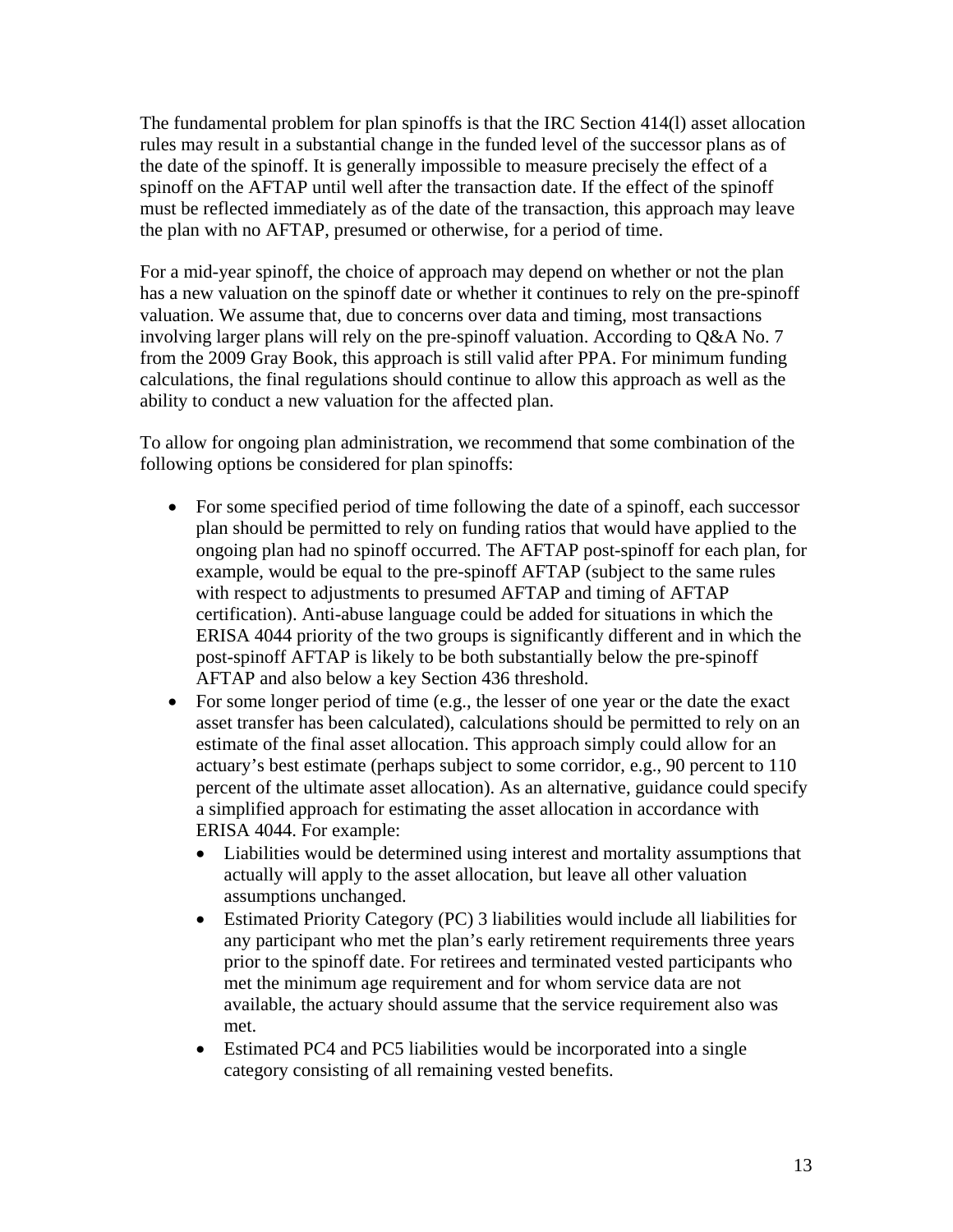• Anti-abuse provisions could restrict the sponsor's ability to take advantage of these provisions for spinoffs involving key employees or in cases in which there has been a significant plan amendment improving benefits during the last five years or in cases in which there is a special schedule due to a prior merger that is likely to have a significant effect on the ultimate allocation of assets.

#### **Valuation approaches for mid-year spinoffs**

Guidance should provide for reasonable approaches for mid-year spinoffs. If liabilities are not revalued on the spinoff date, then valuation results should be allocated to successor plans on a reasonable basis for the short plan year. One possible approach is to directly calculate funding target and TNC for each successor group as of the valuation date, but allow for an estimated asset allocation to be used, as described above. TNC for the post-spinoff period would be calculated either as a pro rata allocation for the spunoff group or as a full-year TNC less TNC calculated for the pre-spinoff period, with either approach being acceptable. Shortfall amortization bases can be allocated in proportion to funding shortfall for each group. Shortfall amortization installments for the affected plan would be allocated in proportion to the shortfall amortization bases, and prorated to the pre- and post-spinoff periods. Assets as of the valuation date would be allocated in proportion to the estimated market value asset allocation as of the spinoff date. This is a deliberate change from the approach currently described in the final regulations, which generally yields unreasonable results.

Spinoffs may involve multiple plan sponsors, which can make any later adjustment to reflect the actual amount of assets spun off particularly problematic. We recommend that the estimated asset allocation continue to be used for valuation purposes—even after the revised amount is available.

#### **Allocation of funding balance**

We recommend continued flexibility in the allocation of a plan's funding balances. Rev. Rul. 81-212 suggests redetermining the asset allocation using assets less the credit balance (funding balances), but states that this is only one acceptable approach. This approach tends to allocate the funding balance in proportion to the marginal rate of asset allocation. It also produces the unfortunate result of requiring a 4044 allocation for wellfunded plans with large funding balances— which otherwise would not require a 4044 allocation because benefit liabilities are fully funded—solely to allocate the funding balance. This is true even for very small spinoffs within a controlled group (e.g., the transfer of liabilities to the salaried plan for former hourly employees), which are not *de minimis* solely because surplus assets must be allocated to the group that has been spun off. We believe that it also would be reasonable (perhaps more reasonable) to allocate the funding balances directly in proportion to the allocation of assets. If only a single approach is permitted in final guidance, we would recommend this latter approach.

#### **Lookback calculations**

For purposes of prior year lookbacks (e.g., FTAP for determining quarterly contributions, at-risk status, and eligibility to use funding balances), we recommend that the actual prior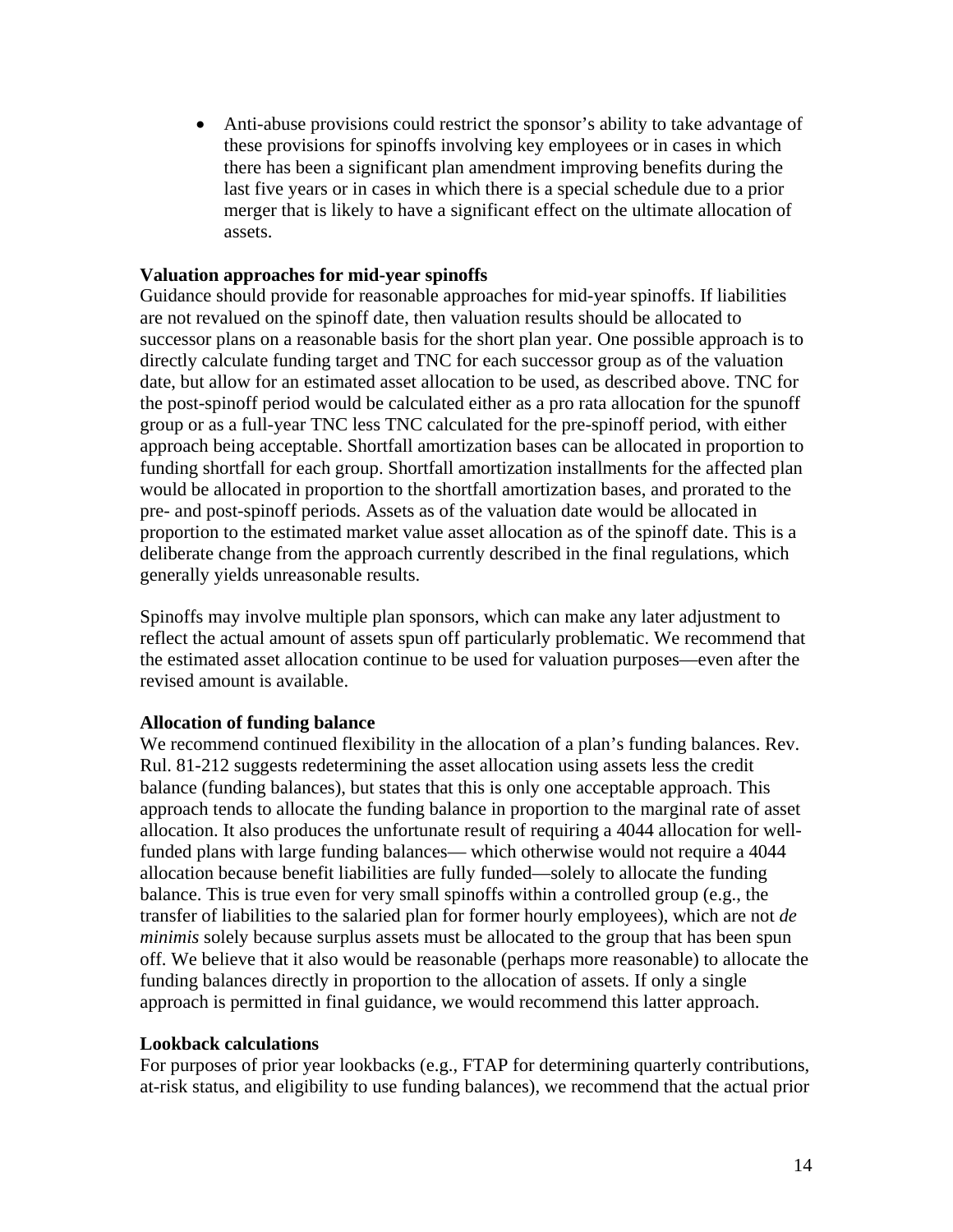year funded ratio for the pre-spinoff plan be used. This approach will avoid confusing mid-year changes in valuation rules for either component of the plan.

We understand that there may be some concern about using this approach for benefit restriction purposes (i.e., determining the prior year AFTAP used to determine current year presumed AFTAP). As discussed above, it would be helpful at least to be able to use this approach for a limited period of time (e.g., six months) to permit the completion of preliminary spinoff estimates. After that, prior year assets and funding balances could be allocated in proportion to the actual or estimated allocation of current year assets, while prior year liabilities could be allocated in proportion to current year liabilities. For cases in which actual results are different from the estimate by enough to result in an immediate change in plan administration, it may be appropriate to allow a one-month grace period before the actuary is required to issue an updated AFTAP to avoid abrupt changes in plan administration.

### **Actuarial asset value**

To determine actuarial asset value after a spinoff, the smoothing history of the pre-spinoff plan must be allocated in some manner. Current regulations appear to state that the spinoff would be treated as equivalent to a benefit payment, assigning no history to the plan that was spun off. This approach can produce some odd results and is subject to manipulation—particularly if the portion of the plan being spun off is large in relation to the size of the pre-spinoff plan. A reasonable, but simple, alternative would be to allocate smoothing history in proportion to the assets being spun off. We recommend that the regulations incorporate this alternative approach.

# **Transfers**

Transfers generally would be treated as a spinoff followed by a merger. Reasonable estimates consistent with the approaches described above should be permitted.

In most cases, the approaches described above for spinoffs define specific values for assets, liabilities, and funding balances that then can be used in applying the merger rules. In some cases, however, we have recommended that current or prior year ratios be used for some period of time following a spinoff. In these cases, the corresponding ratio for the post-merger plan would have to be calculated as a weighted average (based on funding target) of results from the pre-merger plans.

# *De minimis* **Mergers and Spinoffs**

### **Mergers**

The *de minimis* rule was established in the IRC Section 414(l) regulations to simplify calculations in which one of the plans involved is very small relative to the other and would have little effect on the assignment of benefits to priority categories for the larger plan.

Rev. Proc. 2000-40 established rules for funding calculations involving *de minimis* mergers in which the effect of the merger on the larger plan is disregarded until the first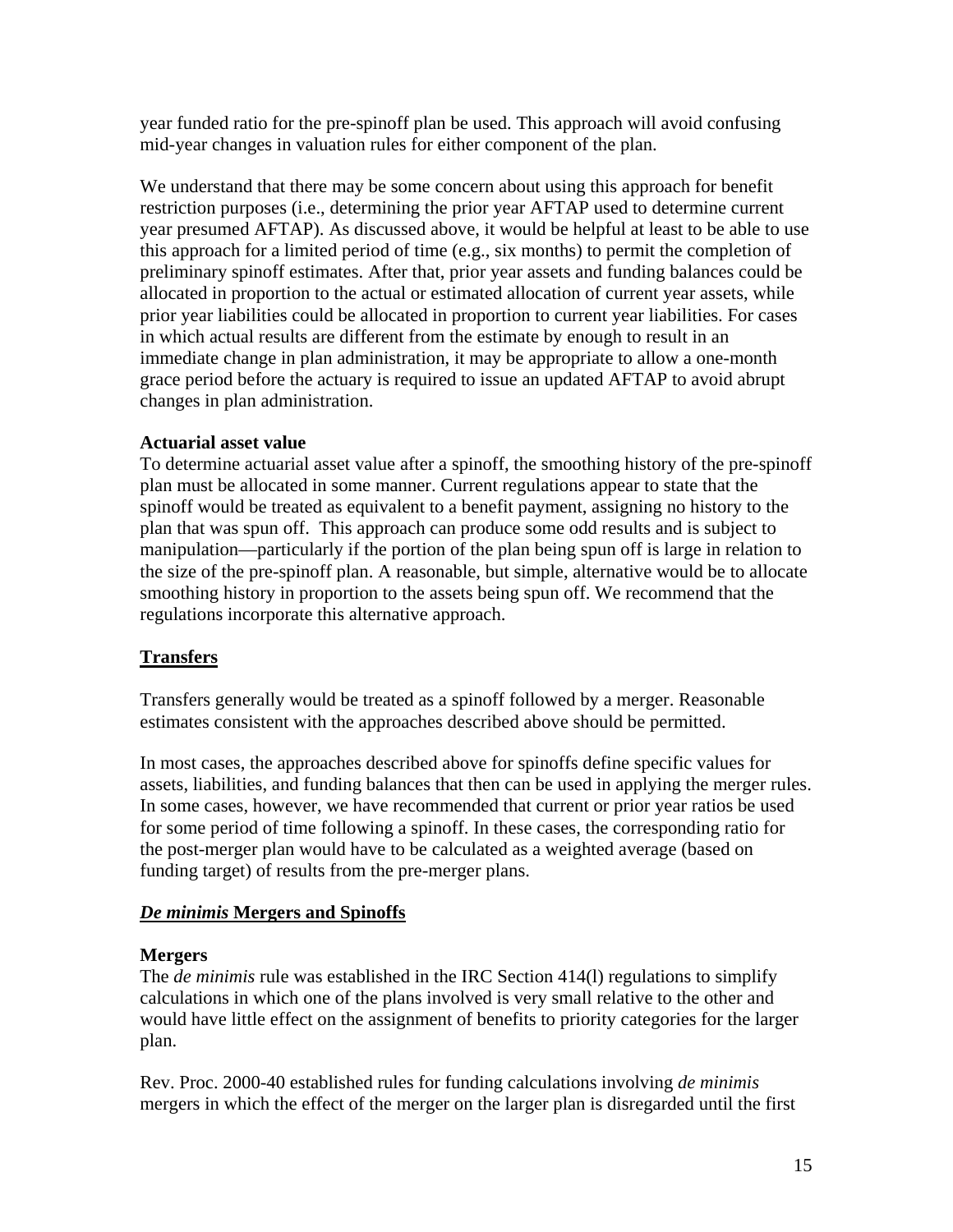valuation date on or after the merger. The Rev. Proc. relies on the same *de minimis* standards as Section 414(l).

We recommend that the same basic approach be applied to PPA funding calculations and that the *de minimis* rule be extended to benefit restriction calculations under Section 436.

Specifically, we recommend the following:

- Funding calculations follow the same rules as described in Rev. Proc. 2000-40. The small plan would follow the short plan year rules if the merger occurs before the end of the plan year. The large plan would disregard the small plan for purposes of all funding calculations until the valuation date next following or coincident with the merger.
- *De minimis* mergers are disregarded for purposes of benefit restrictions until the valuation date coincident with or next following the merger. Until the AFTAP is certified based on that post-merger valuation date, the AFTAP or presumed AFTAP would be based solely on valuation results for the large plan as if the merger had not occurred. In this way, Section 436 treatment of the *de minimis* group would match that of the larger plan.

# *Retroactive loss of de minimis status*

A merger is *de minimis* if the present value of accrued benefits (PVAB) for the plan being merged in is less than 3 percent of the assets of the larger plan on at least one day of the plan year of the larger plan in which the merger occurs. Subsequent mergers during the same plan year (or mergers over more than one plan year designed to occur in steps) that would otherwise satisfy the *de minimis* rule must be aggregated with any earlier *de minimis* mergers for purposes of the 3 percent test. As a result, a merger can retroactively change status from *de minimis* to non-*de minimis*.

The retroactive change in status has been an issue since well before PPA. In this case, the valuation must be adjusted to reflect the non-*de minimis* status of the merger. Post-PPA, we have the additional complication of funding balance elections and compliance with Section 436 that might have operated differently had the original merger been treated as non-*de minimis* from the start. To avoid retroactive late quarterly contributions and benefit-restriction compliance failures, we recommend that if the 3 percent test is failed due to a series of mergers, the merger be treated as occurring on the date of the subsequent merger, rather than on the original date of the (then *de minimis*) merger.

### **Spinoffs**

The Section 414(l) regulations provide a similar *de minimis* rule for spinoffs. If the PVAB is less than 3 percent of plan assets, an amount equal to the full PVAB can be spun off instead of following the more complex asset allocation rules (except in certain spinoffs within the controlled group in which surplus must be allocated). In the case of spinoffs in which the sponsor elects *de minimis* treatment, we recommend that the effect of the spinoff on the ongoing plan be disregarded for all purposes, except for cases in which the spinoff occurs at the beginning or end of the plan year. We specifically recommend that: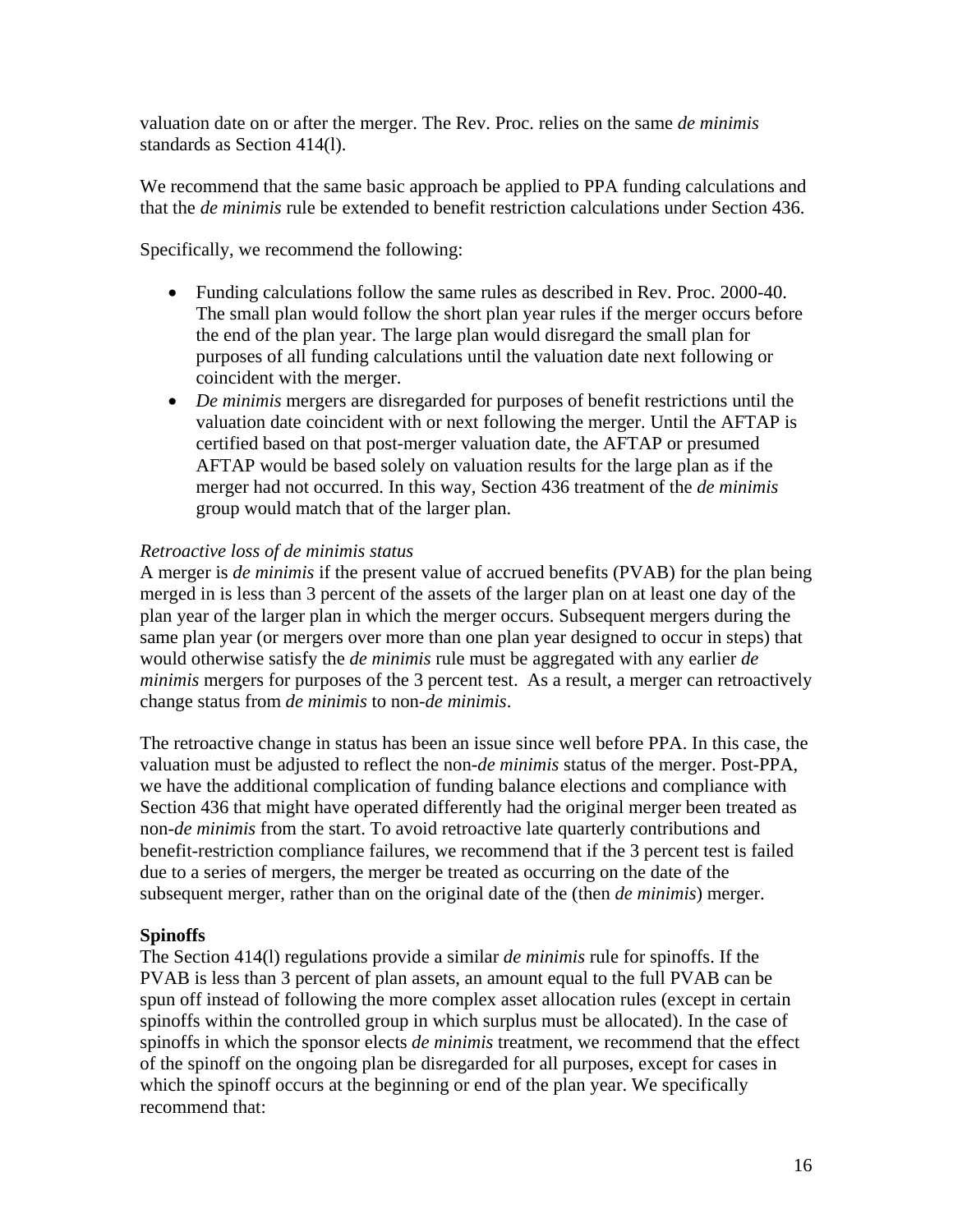- No COB or PFB would be allocated to the plan that is spun off;
- There would be no adjustment to the calculation of the MRC;
- The spinoff would have no effect on the AFTAP or on the operation of benefit restrictions for the larger plan until the next valuation date (as described in 2009 Gray Book Q&A No. 36).

Except in the case of a spinoff termination, a spinoff will result either in a new plan or a merger with another plan. In both situations, the group that is spun off should be treated as being fully funded, since the asset transfer is equal to the full PVAB on a reasonable basis, as was indicated in 2009 Gray Book Q&A No. 36.

If the spinoff results in a new stand-alone plan, the treatment would be as follows:

- No shortfall amortization base would be established:
- A partial year TNC would be calculated based on a proration of the TNC for the group spun off from the original (pre-spinoff) valuation;
- The plan that is spun off would be treated as having a certified AFTAP of 100 percent for the remainder of the plan year and a presumed AFTAP of 100 percent the following year (assuming no other events that give rise to a remeasurement of the AFTAP).

If the spinoff results in a merger with another plan, the proposed treatment, assuming that the merger is not *de minimis* with respect to the other plan and that the merger occurs after the valuation date for the other plan, is as follows:

- No shortfall amortization base would be established as a result of the merger;
- A partial year TNC would be calculated based on the original (pre-spinoff) valuation (i.e., the same TNC that would have been used if the spinoff resulted in a stand-alone plan);
- Assets transferred would be discounted back to the valuation date for the plan into which the plan that is spun off is merged using that plan's EIR (calculated without regard to the merger) for purposes of calculating AFTAP and FTAP of the merged plan for the post merger period;
- Funding target for the group that is spun off would be treated as being equal to the assets transferred, discounted to the valuation date as described above.

# **More Than One Actuary**

In some of the transactions discussed above, there may be more than one actuary involved. An actuary generally would not issue a certification based on the work of an actuary from another firm. If another actuary has already issued a specific AFTAP certification, however, this specific certification should be allowed to be treated as a data element in the successor actuary's calculations, where appropriate. In the case of a midyear merger, for example, the actuary for the disappearing plan generally will issue a certification for that plan. Once that certification has been issued, another actuary should be permitted to use this information in the calculation of the post-merger AFTAP.